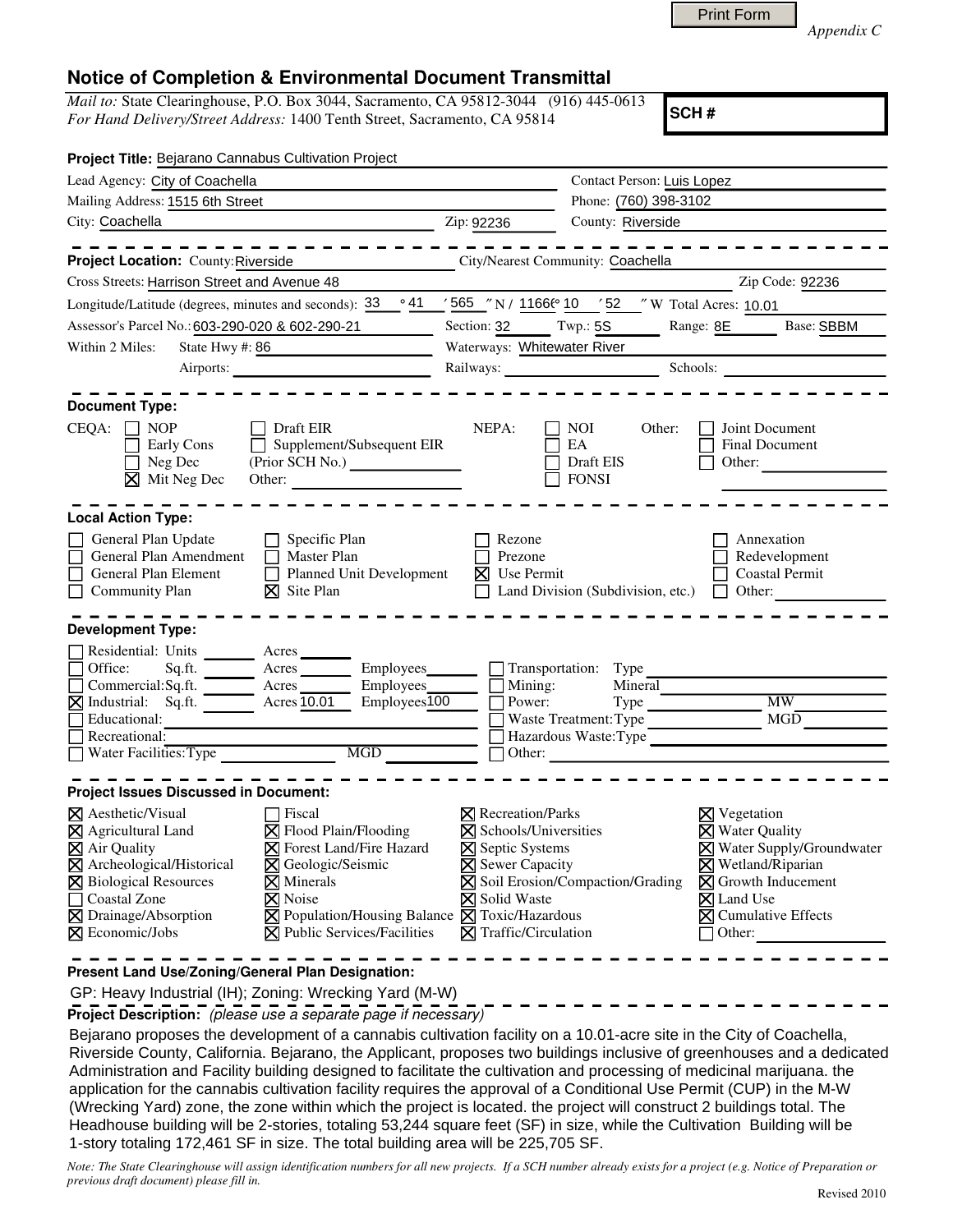## **Project Description, continued:**

The project includes a 52,131 SF retention basin that will collect runoff from the project site, which will be located directly on the eastern boundary of the site.